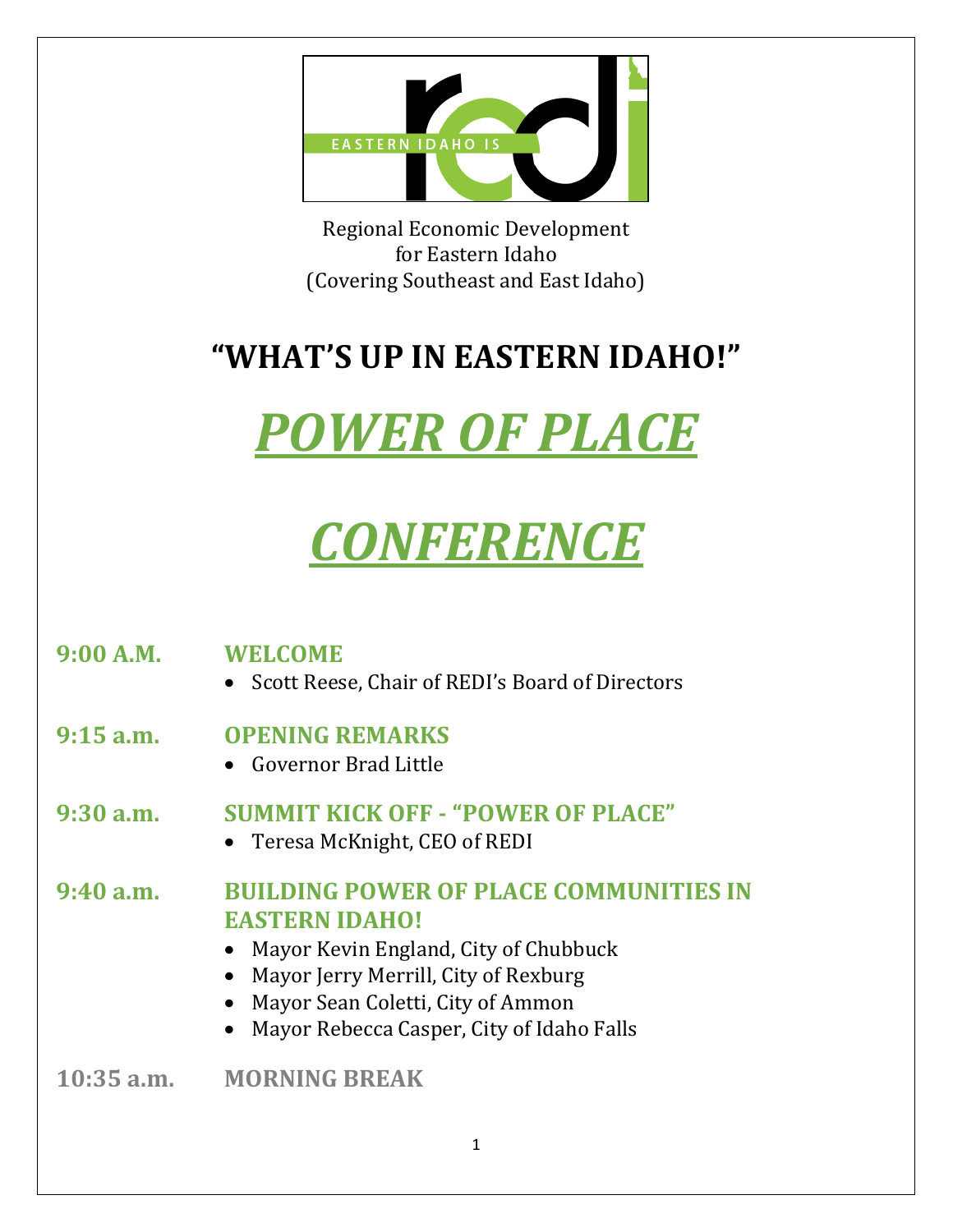| $10:50$ a.m. | <b>POWER OF PLACE: BUILDING THE NEXT GENERATION OF</b><br><b>CARBON FREE ENERGY</b><br>Dr. John Wagner, Director of Idaho National Laboratory and<br>$\bullet$<br>President of Battelle Energy Alliance, LLC<br>Diane Hughes, Vice President of Marketing and Communications,<br>$\bullet$<br>NuScale Power, LLC                                                                                                                                                                         |
|--------------|------------------------------------------------------------------------------------------------------------------------------------------------------------------------------------------------------------------------------------------------------------------------------------------------------------------------------------------------------------------------------------------------------------------------------------------------------------------------------------------|
| $11:35$ a.m. | <b>POWER OF PLACE: CONNECTING TO THE WORLD!</b><br>Anthony Kosednar, MODUSES                                                                                                                                                                                                                                                                                                                                                                                                             |
| 12:00/noon   | <b>KEYNOTE: POWER OF PLACE!</b><br>Neil Takemoto, Founder of Crowdsourced Placemaking<br>$\bullet$                                                                                                                                                                                                                                                                                                                                                                                       |
| $1:00$ p.m.  | <b>BREAK</b>                                                                                                                                                                                                                                                                                                                                                                                                                                                                             |
| $1:15$ p.m.  | <b>POWER OF PLACE: THE NEW WORLD OF HEALTHCARE</b><br>Jake Erickson, CEO of Bingham Healthcare<br>Jeff Sollis, CEO of Eastern Idaho Medical Regional Center (EIRMC)<br>$\bullet$<br>Jordan Herget, CEO of Portneuf Medical Center<br>$\bullet$                                                                                                                                                                                                                                           |
| $2:00$ p.m.  | <b>POWER OF PLACE: LEVERAGING IDAHO'S EXPERTISE AND</b><br><b>RESOURCES TO MEET URGENT CYBERSECURITY NEEDS</b><br>Sean Luangrath, CEO of INERGY<br>$\bullet$<br>Michael Smart, Program Director, ECS<br>$\bullet$<br>Eleanor Taylor, Cybercore Program Manager, INL<br>$\bullet$<br>Sean McBride, Industrial Cybersecurity Engineering Technology<br>$\bullet$<br>Coordinator/Instructor, Idaho State University<br>Michael Haney, Assistant Professor, University of Idaho<br>$\bullet$ |
| $2:45$ p.m.  | POWER OF PLACE: EASTERN IDAHO'S ECONOMIC,<br><b>COMMERCIAL, RETAIL &amp; HOUSING</b><br>Will Jenson, Research Business Development Center (RBDC)<br>Brian Wilson, TOK<br>$\bullet$<br>Chris Pelkola Lee, simpLEE Home®<br>$\bullet$                                                                                                                                                                                                                                                      |
| $3:25$ p.m.  | <b>POWER OF PLACE: THE TRUE ECONOMIC IMPACT!</b><br>Sean Slatter, CEO of LSI                                                                                                                                                                                                                                                                                                                                                                                                             |
| $3:55$ p.m.  | <b>CLOSING REMARKS &amp; GRAND PRIZE DRAWING</b>                                                                                                                                                                                                                                                                                                                                                                                                                                         |
|              | $\overline{2}$                                                                                                                                                                                                                                                                                                                                                                                                                                                                           |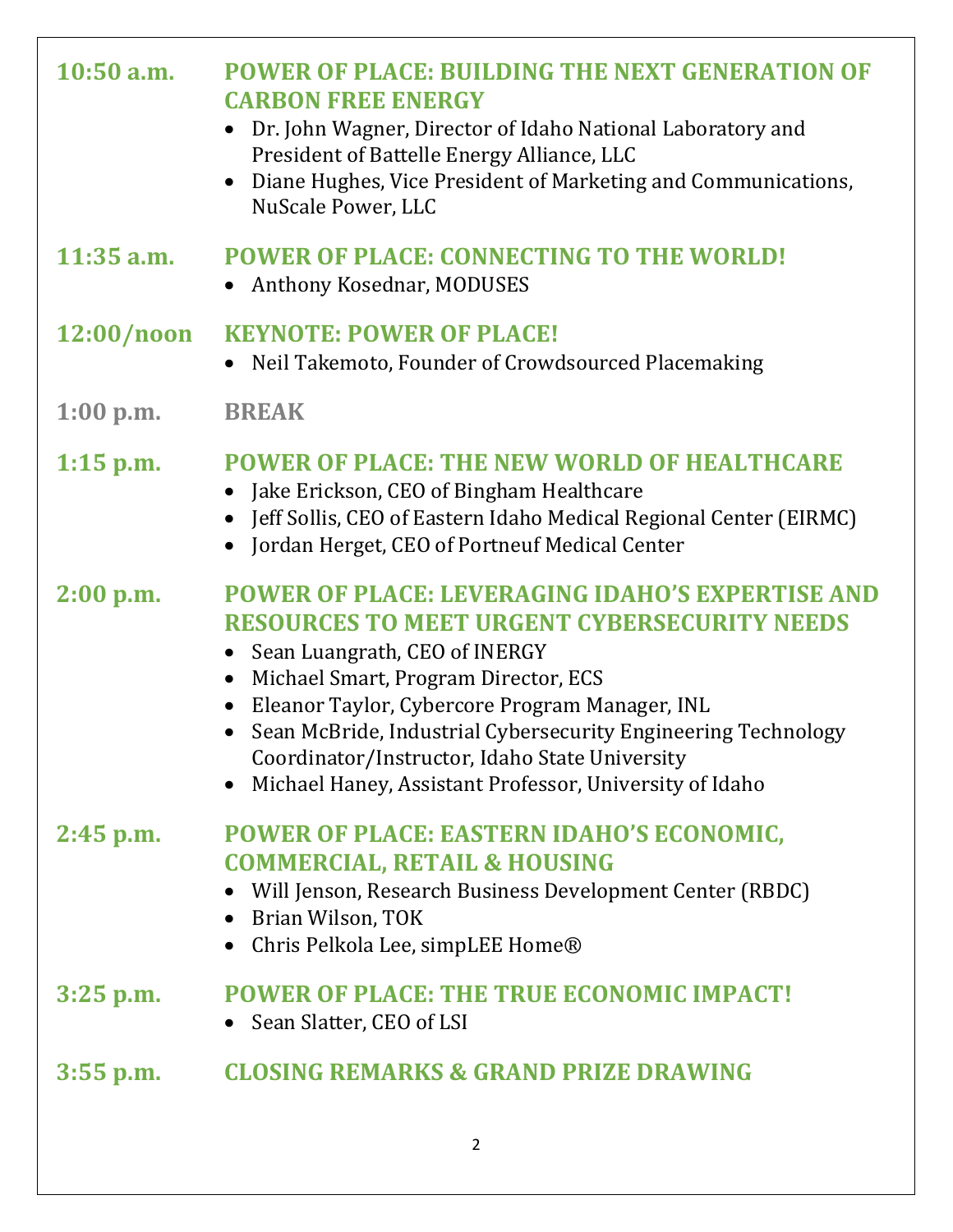## **SPONSORS:**

## DIAMOND SPONSOR



#### PLATINUM SPONSOR

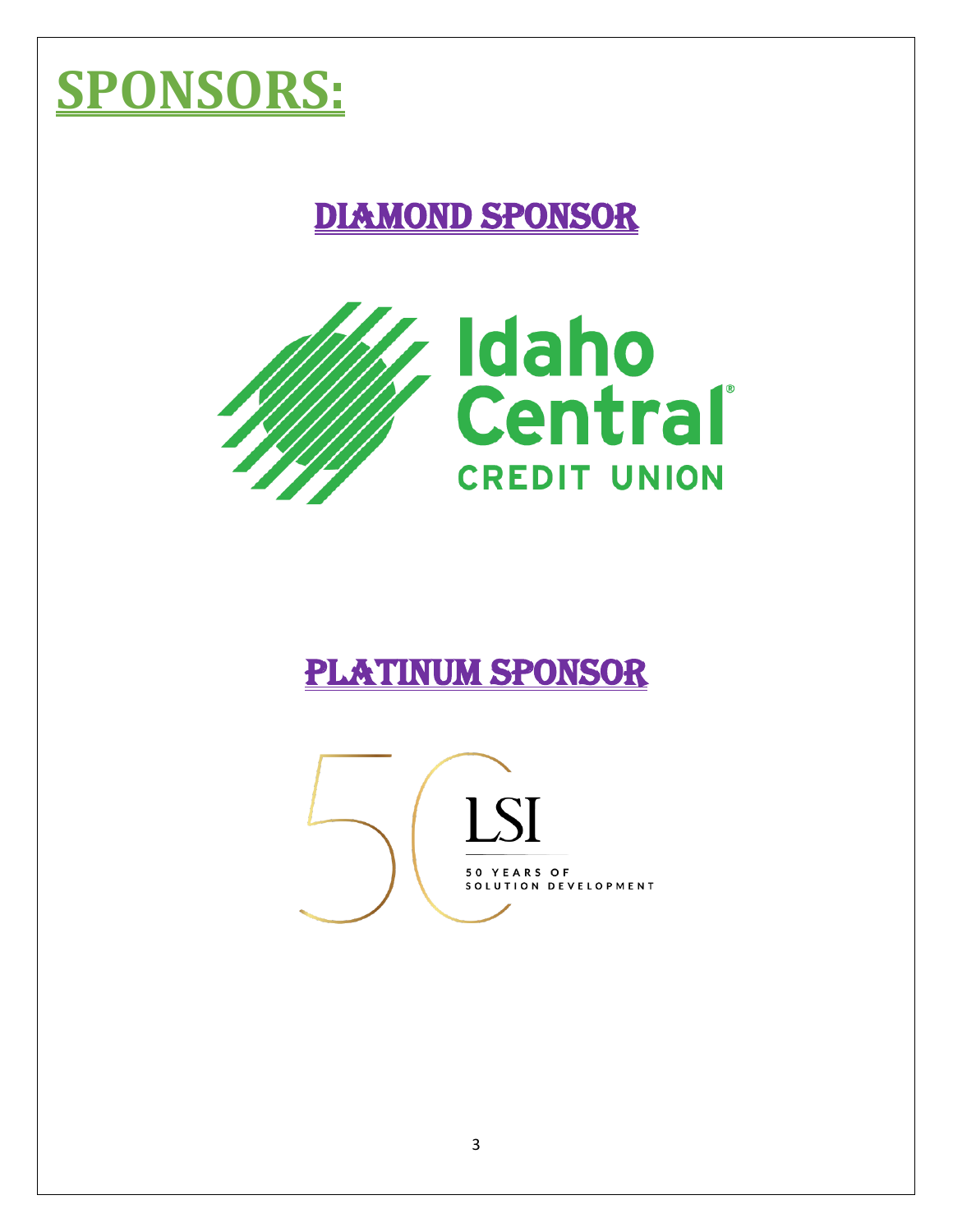





## SILVER SPONSOR



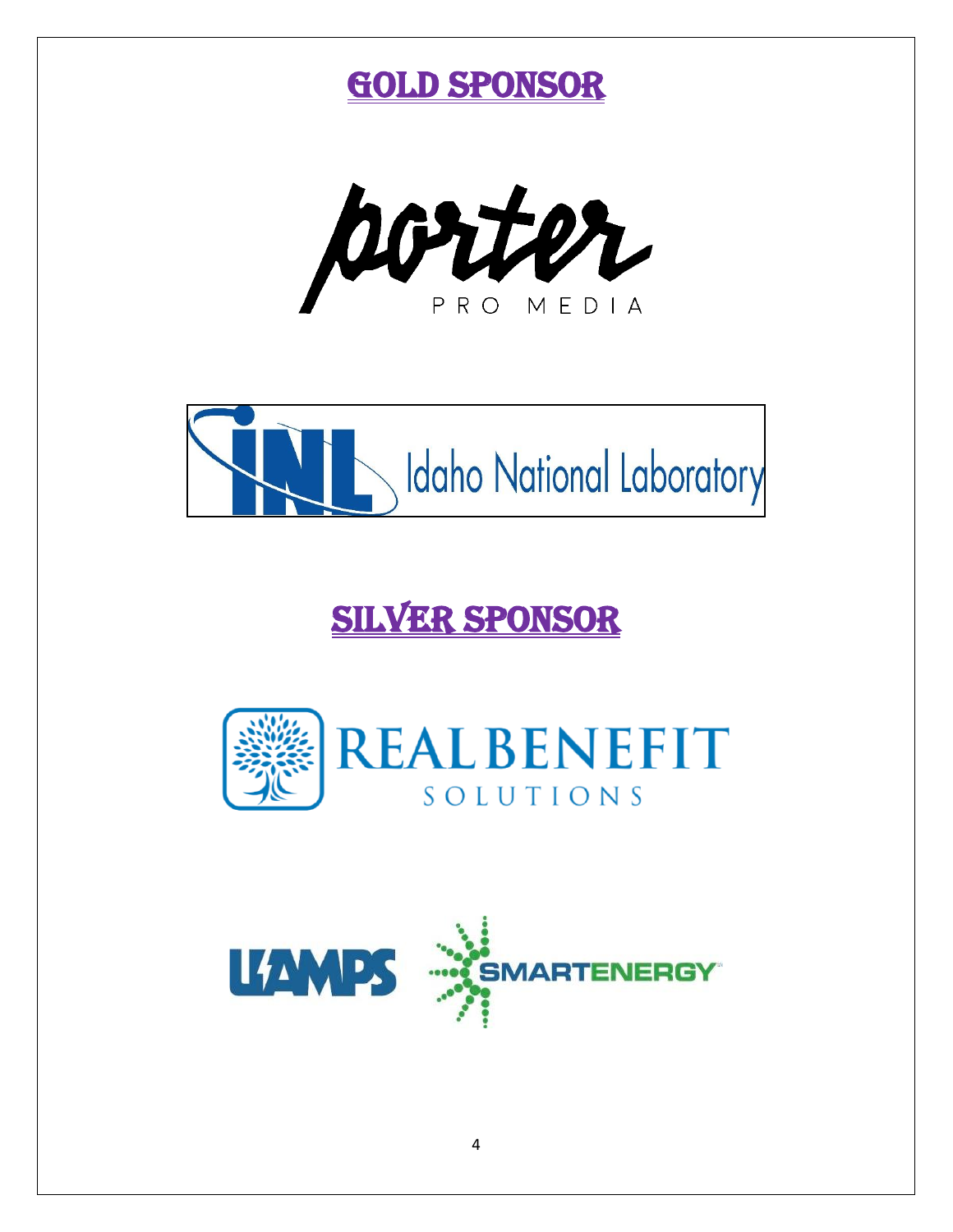#### PARTNER SPONSOR



#### **THANK YOU! TO OUR SPONSORS!**

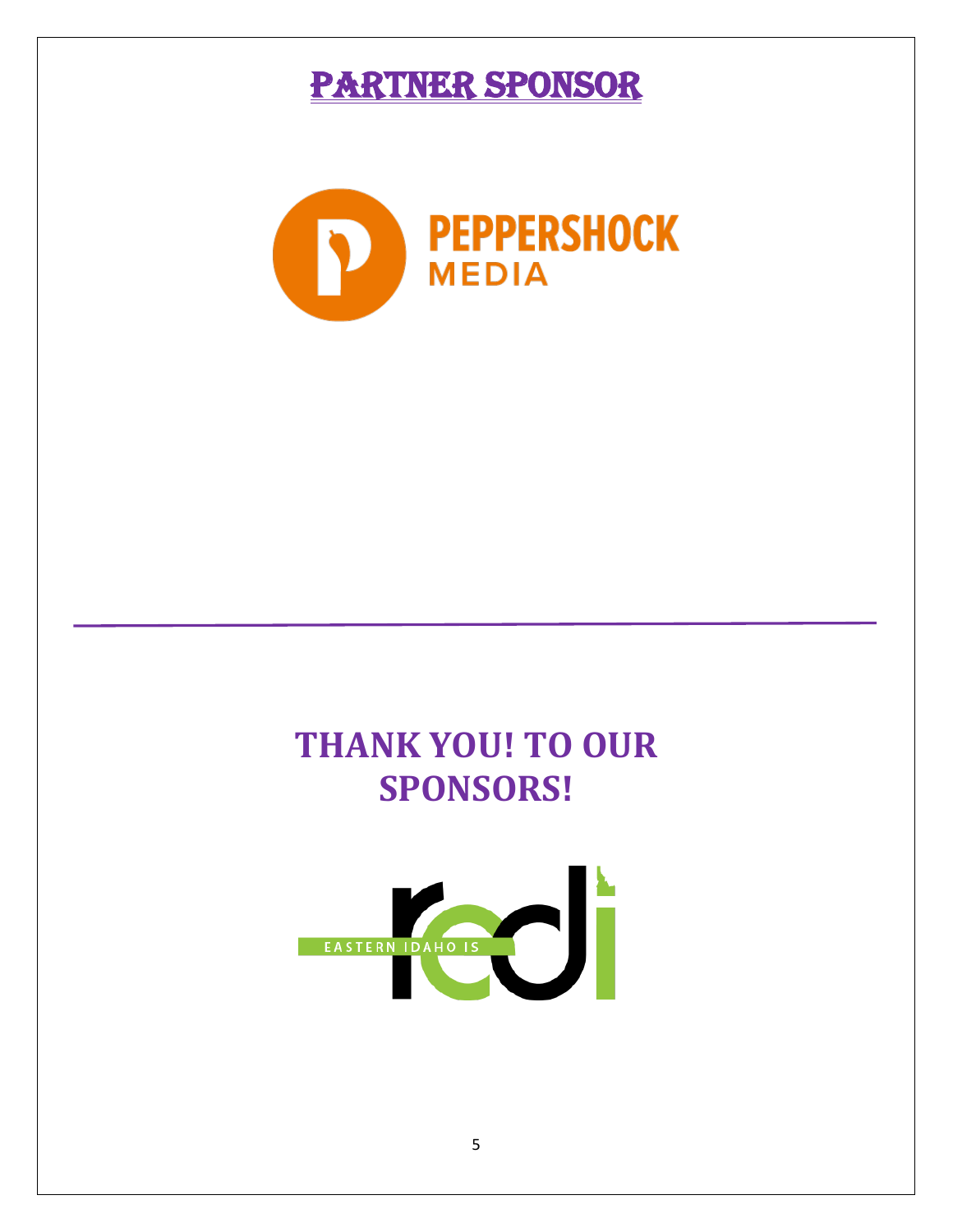## **EAKERS:**



**REBECCA** CASPER

**REBECCA CASPER** was re-elected to a second term as Mayor of Idaho Falls in a citywide election in November 2017. Prior to her election, Mayor Casper served as an adjunct professor at both BYU-Idaho and Eastern Idaho Technical College teaching foundational courses in American government and state and local governance. She earned her BA in 1985 and MA in 1987 in Political Science from BYU-Provo and her Ph.D. from UC-Berkely in 1998. Prior to earning her degrees, she worked as a research associate at the Brookings Institution in Washington D.C. Locally, Mayor Casper sits on the Idaho Falls City Club Board of Directors. She also serves as a board director/advisor for the Greater Idaho Falls Chamber of Commerce, the Regional Development Alliance, Regional Economic Development for Eastern Idaho (REDI) Board of Directors, the Bonneville Metropolitan Planning Organization, and the Innovation Center among others. She is co-founder and first director of the Mayor's Scholarship Fund and currently serves on its Board of Directors. At the state level, Mayor Casper serves as a District 6 director for the Association of Idaho Cities Governing Board. She is a member of Idaho's LINE 3.0 Commission charged with promoting nuclear energy opportunity for Idaho. She also serves on the Regence Blue Shield of Idaho Board. She currently serves on the Advisory Board for the Idaho Women in Leadership (I-Wil) organization. In 2016, she was named one of *Idaho Business Review's* Women of the Year, and in 2017, she was an honoree at the Sun Valley Film Festival Women's Leadership Celebration. Nationally, Mayor Casper serves on the Board of Directors for the Energy Communities Alliance (ECA) advocating for Eastern Idaho's energy and environmental clean-up interests. In 2016, Mayor Casper was named as a participant in *Governing* Magazine's Women in Government Leadership Program.



SEAN COLETTI



KEVIN ENGLAND



JAKE ERICKSON

**SEAN COLETTI** was raised in Northern Utah and Eastern Idaho. He graduated from Rigby High School and attended Ricks College prior to serving as a missionary in Seoul, Korea for two years. Afterward, he continued his education at Brigham Young University, where he received his bachelor's degree in Political Science, and University of Connecticut Law School, all while serving in the Army National Guard as a counterintelligence agent and Korean linguist. After school, Sean worked as a law clerk in Twin Falls and then American Samoa. Professionally, he has worked as an attorney at a local law firm since 2007, which is also when he and his family moved to Ammon. He currently serves as the Mayor of Ammon, after having served on the City Council for two terms Sean currently also serves on various community and state boards, including the Idaho Health Facilities Authority, the Eastern Idaho Regional Wastewater Authority, the Idaho Innovation Center, Bonneville Metropolitan Planning Organization, the Regional Development Alliance, Regional Economic Development Eastern Idaho (REDI) Board of Directors, and the Idaho Special Assistant United States Attorney Executive Chairman. He previously served as Chairman of the Greater Idaho Falls Chamber of Commerce and also the Chairman of the Upper Snake River Valley Chapter of the J. Reuben Clark Law Society.

**KEVIN ENGLAND** was born in Pocatello Idaho. He has lived in the Chubbuck/Pocatello area his entire life. He graduated from Highland High School in 1975 where he enjoyed playing high school basketball. From 1975 to 1977, he served a mission for The Church of Jesus Christ of Latter-Day Saints in Albuquerque, New Mexico. Upon returning from his mission, he went to work with his father and brothers in a painting and wallcovering contracting business. He worked with that business for 20 years and then spent the last 16 years of his career as a sole proprietor in this same contracting business. Mayor England won a seat on the Chubbuck City Council in 2009 where he served a 4-year term, the last 2 as council president. In 2013, he was elected as the Mayor of Chubbuck and was elected to a  $2^{nd}$  term in 2017. He serves on REDI's Executive Board, the Bannock Planning Organization Policy Board, the Bannock Development Board, and the Pocatello-Chubbuck Chamber of Commerce Board. He is a past District Director of the Association of Idaho Cities where he is now a Vice-President and in line to be its President. He also serves on the Advisory Board for Idaho State University's College of Technology.

**JAKE ERICKSON** has been the chief executive officer of Bingham Healthcare (Bingham) since 2018. Prior to taking the reigns as CEO, Mr. Erickson had been with Bingham in various executive level roles for more than 10 years. During his tenure at Bingham, he has been responsible for strategic facility planning, service line expansion, construction and new clinic acquisition, and project management. Mr. Erickson has been instrumental in recruiting and building what is now Eastern Idaho's largest employed physician group. What was once only the Bingham County based Bingham Memorial Hospital has grown into a regional health system. Under his direction and leadership, Bingham Healthcare now operates two eastern Idaho hospitals, an ambulatory surgery center, four urgent care facilities (soon to be a 5th) and over 20 physician offices that provide medical services in over 30 different modalities. Mr. Erickson is a servant leader who engages with his employees by regularly dawning scrubs and rounding in patient care areas, making him assessable and approachable to employees and patients alike. His leadership engenders a corporate culture of teamwork, comradery, and trust. Mr. Erickson is a graduate of Weber State University with a Master's degree from the University of Phoenix.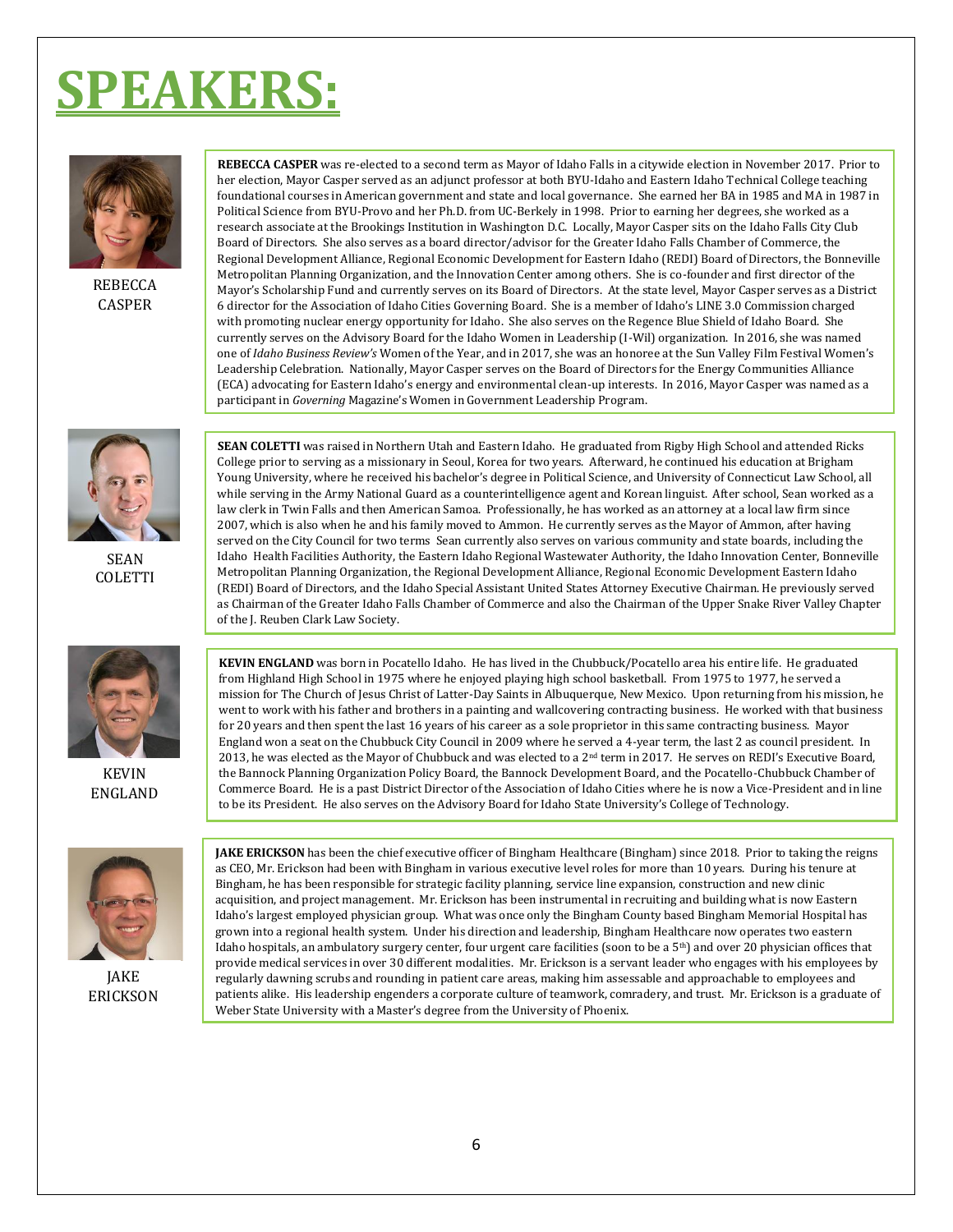

MICHAEL **HANEY** 

**MICHAEL HANEY** is an Associate Professor of Computer Science and Cybersecurity with the University of Idaho and holds a joint appointment as cybersecurity researcher with the Idaho National Laboratory. He is an associate of the Center for Advanced Energy Studies in Idaho Falls, ID and of the Center for Secure and Dependable Systems in Moscow, ID. He is also an affiliate faculty for the UI's Nuclear Engineering and Technology Management programs. He received his M.S. and Ph.D. in Computer Science from the University of Tulsa in 2013 and 2015, respectively. He received his B.S. in Mathematics from the University of Kentucky in 1998. Currently, his research interests are in visualization and graph analysis of network and system log data to improve intrusion detection and response for large-scale networks. He studies cybersecurity issues of energy systems supporting a more resilient "smart" infrastructure. This includes creating models and simulations of large scale industrial cyber-physical control systems (e.g., power generation systems, water treatment plants, oil refineries), modeling and studying the effects of cyber-attacks against these systems and designing tactical security solutions as well as robust risk mitigation strategies for these systems. Prior to joining Academia, Dr. Haney had 15 years of industry experience designing, implementing, and managing information assurance programs for SMB and Fortune 500 consulting clients in many industries, including financial services, energy, retail, healthcare, telecom, software, manufacturing, and education, as well as city, state, and federal government agencies. He has previously taught security training courses for the SANS Institute, Walmart Stores, ISACA, USN SPAWAR, US Secret Service, and the UK Royal Military Police. He maintains several industry and government security certifications, including PCI QSA, GSEC, GCIA, GCIH, GCFA, and CISSP.



JORDAN HERGET



DIANE HUGHES



WILL **JENSON** 



ANTHONY KOSEDNAR

**JORDAN HERGET** is president and chief executive officer (CEO) of Portneuf Medical Center, a 205-licensed bed, regional referral hospital for southern and eastern Idaho and western Wyoming. Herget leads a team focused on effective collaboration and integration with physicians, developing strong relationships throughout the region and developing initiatives aimed at strengthening market presence and the delivery of quality care. Prior to his appointment to Portneuf Medical Center in 2020, he was senior vice president and area manager for Kaiser Permanente in Roseville, California, where he had oversight of the 340-bed Kaiser Roseville Medical Center and the area's Kaiser Foundation Health Plan. Before joining Kaiser Roseville Medical Center, he served as president and CEO of O'Connor Hospital and St. Louise Regional Hospital in California and CEO of OU Medical Center Young University in Provo, Utah and a Master of Health Science Degree in Edmond in Oklahoma. Herget brings a breadth of experience with HCA Healthcare in roles in finance and executive management at multiple hospitals, including serving as chief operating officer at Eastern Idaho Regional Medical Center in Idaho Falls. With a Bachelor of Science Degree in Exercise Physiology from Brigham Health Finance and Management from Johns Hopkins Bloomberg School of Public Health, Baltimore, Maryland, he brings over 23 years of hospital leadership and health care experience to the role.

**DIANE HUGHES,** vice president of marketing and communications, leads all aspects of NuScale Power's marketing and communication functions, including brand, marketing, external communication (public relations, media relations and public affairs), digital experience (web, social media and digital channels) and internal communication. Prior to joining NuScale, Hughes served as director of social media and digital experience/marketing at NextEra Energy, Inc./Florida Power & Light Company. In that role, she led a digital customer experience transformation, executed digital marketing and communication strategies and built a social media all-hazards crisis communication team. Hughes previously held positions at Baltimore Gas and Electric Company, the Greater Baltimore Committee, Hermann Advertising Design/Communications and contracted by MaCS GmbH to support Hewlett-Packard's public relations division in Germany. Hughes received a Bachelor of Arts in International Business and Management and a Master of Science in Management Technology: E-Business from University of Maryland.

**WILL JENSON** is the Director of Business Research at the Research and Business Development Center (RBDC) in Rexburg, ID. Will also provides economic development technical support for Idaho National Laboratory. As the Director of Business Research at the RBDC, he has directed the efforts of thousands of university students on more than 500 business consulting teams. Will graduated with a bachelor's degree in Economics from Utah State University's Huntsman School of Business. Will obtained a master's degree from Utah State University in Applied Economics with a specialization in community and regional economic development. More recently, Will completed a certificate in business strategy from Cornell University. Will was a Regional Labor Economist for the Idaho Department of Labor (IDOL). Will taught economics in a full and part-time capacity at Brigham Young University-Idaho and Idaho State University for over 10 years. Will is currently a supervisory committee member on the Westmark Credit Union board and is also a loan review committee member for Small Business Administration loans at the East-Central Idaho Planning & Development Association. During winter months, Will enjoys skiing with his family and has served as a volunteer ski patroller with the National Ski Patrol for 15 seasons. He was recently elected to serve a two-year term as the director of the Kelly Canyon Ski Patrol.

**ANTHONY KOSEDNAR** is a multi-disciplined technology leader with a deep understanding in delivering cyber security and technology solutions. Anthony has a track record of delivering high quality solutions for large enterprises including securing national events such as Super Bowl XLIX, and the 2015 Pro Bowl. In the past, Anthony has also provided security research for government entities. Anthony is a frequent speaker at industry events that focus on innovations in cyber security or technology. He recently has given presentations at Phoenix Startup Week, and the Southwest Cybersecurity Forum. Anthony is a member of industry groups such as the FBI InfraGard - Phoenix Chapter, and the DHS Industrial Control Systems Joint Working Group. In these groups, Anthony works with industry leaders to help formulate solutions to secure the United States public and private groups from cyber-attacks. Anthony's specialties include Cyber Security, Cryptography, Critical Infrastructure, Incident Response, Intrusion Analysis, Enterprise Architecture, Software Development, System Development, Team Management, Security Research, System Administration, Network Administration, Defense Systems, Aerospace Technology, and Intrusion Detection Systems.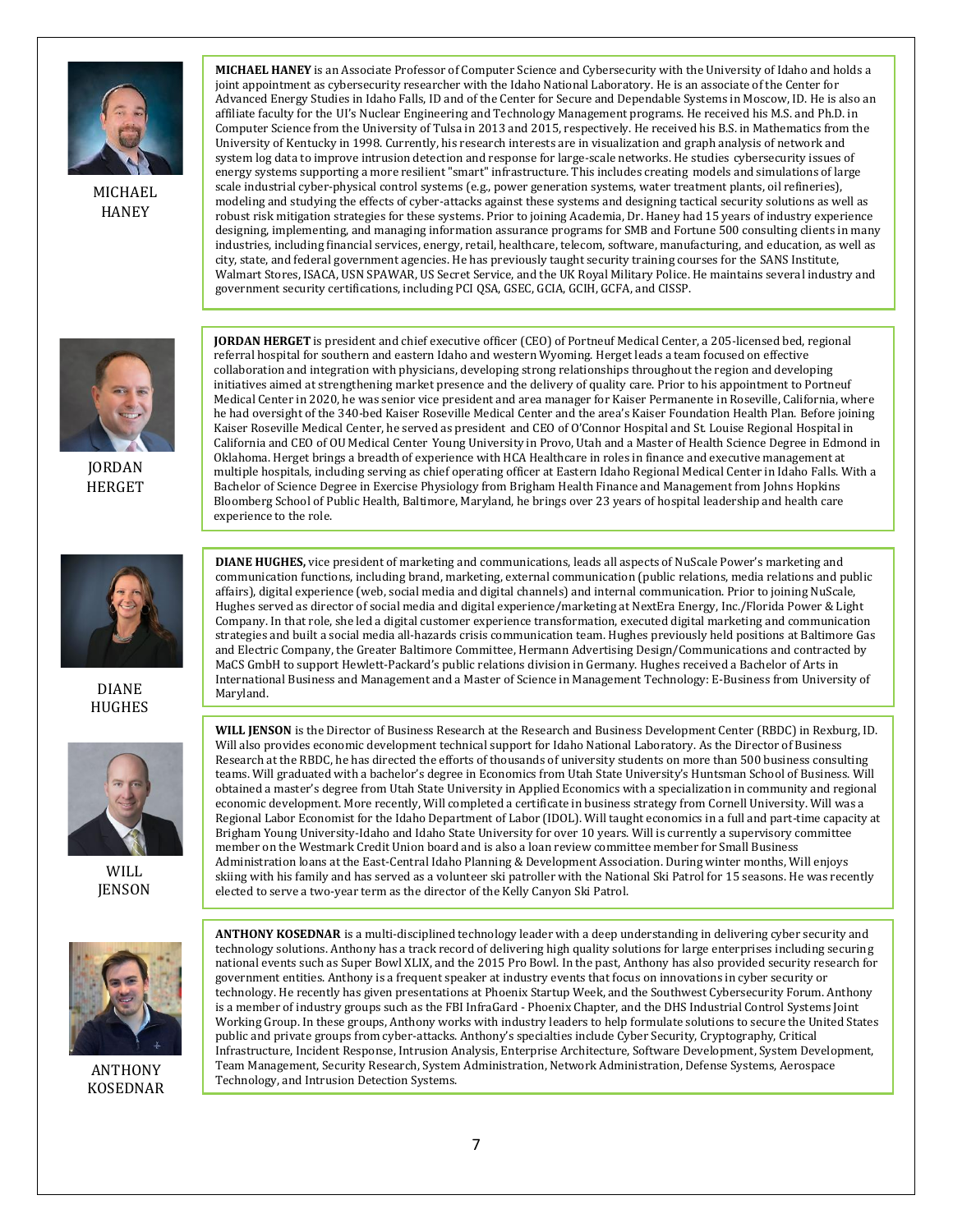

**CHRIS** LEE



GOV. BRAD LITTLE



SEAN LUANGRATH

**CHRIS PELKOLA LEE - i**nitially from the Chicago suburbs, Chris graduated from DePaul University and continued to live in Chicago working in the corporate world, which relocated her to Manhattan. She happily resided and worked in New York prior to accepting the challenge of a 'lifestyle change' and moving across the country to a place she'd never been, Idaho Falls, Idaho! In a twist of fate, it wasn't until moving to Idaho Falls that Chris had the opportunity to explore her interests in real estate. With over 14 years under her belt now as a REALTOR®, Chris has served in industry leadership positions at the local, state and national levels, including as the 2017 President of the Greater Idaho Falls Association of REALTORS®. She is privileged to have been elected and currently serves as the National First Vice President of the Women's Council of REALTORS®, whose mission is to advance women as business leaders in the industry and the communities they serve. Taking this to heart, Chris has served our local community as a member of the D91 Facilities Steering Committee, the Chair of the IFPD Facilities Evaluation Committee, a member of the Idaho Falls' IDAHome project to increase housing choices across the City of Idaho Falls and has spoken locally about housing at events for the city, the Idaho Innovation Center and the Urban Land Institute. Chris is honored to have been recognized as the 2018 REALTOR® of the Year by her peers at the Greater Idaho Falls Association of REALTORS and is the Broker/Owner of simpLEE Home® in Idaho Falls.

**GOVERNOR BRAD LITTLE** became Governor on January 7, 2019. Brad is an Emmett native who was raised on his family's sheep and cattle ranching operation. He graduated from the University of Idaho in 1977 with a Bachelor of Science in Agribusiness and has worked in the ranching industry for his entire professional life. Brad has a heart for public service. He first served in public office in 2001 when he was selected to fill a Senate vacancy. He was then elected to four consecutive terms to the Idaho Senate. During his service as a Senator, Brad was elected by his Republican peers during his first full term to serve in Party leadership as Majority Caucus Chair. He then served as Idaho's 37th Lt. Governor starting on January 6, 2009. Brad is committed to making decisions through one lens: the lens of ensuring Idaho's children and grandchildren have the best opportunities to stay in Idaho, and for the ones who have left, to return to Idaho. Brad has advocated his whole life for limited government. He works to ensure the lightest possible hand of government in the lives of Idaho's citizens, and he seeks to build the public's confidence in State government.

**SEAN LUANGRATH is** a seasoned international manager. Sean has worked at Fortune 100 companies, on multiple continents and for both early and late-stage startups. Sean is the CEO at Inergy, an award-winning cleantech startup with the mission to provide the world with affordable solar power. Inergy designs and manufactures the world's most portable energy storage solutions. The company's "bottom up" consumer approach to cleantech products makes renewable power available to everyone, everywhere, especially in the developing world. Having been a refugee from the Vietnam War, Sean is proud to be part of a company that's trying to "give back" and make a difference in the lives of the 1.1 billion people in the world living off-grid so they can keep in touch with family members or as basic as powering lights at night so they can study and work after dark. Before joining Inergy, Sean held senior leadership positions in several high-tech startups including Global Director at Aerohive Networks, an enterprise Wi-Fi hardware and software startup that went IPO in 2014, Founder of a mobile application startup in China that provided translation services throughout the country and Vice President and General Manager at MeLLmo, an enterprise software startup that was acquired by SAP. Prior to his "startup adventures," Luangrath was an executive in the China Retail Operations group for Apple and also worked extensively in Apple's global iPhone Sales organization in Silicon Valley. Early in his career, he held leadership positions in finance, strategy and sales operations at HP, PeopleSoft, Oracle and LeapFrog. Sean has a Bachelor of Science Degree in International Finance from Brigham Young University, and an MBA from the University of California, Berkley and Columbia University.



SEAN MCBRIDE



TERESA MCKNIGHT

**SEAN MCBRIDE** runs the nation's only 2-year, hands-on degree to specialize in defending industrial facilities from cyberattacks and incident within Idaho State University's Energy Systems Technology Education Center (ESTEC). Sean joined ISU after leaving FireEye, where he developed the firm's Industrial Control Systems (ICS) security business strategy. Sean's professional accomplishments include pioneering work in threat and vulnerability intelligence, which evolved into the DHS ICS-CERT, and co-founding Critical Intelligence to focus on the unique intelligence needs of industrial entities. Over the past decade, Sean has written extensively for his customers, provided expert analysis for the popular press, and briefed the results of his work at leading professional conferences such as RSA and S4. Sean earned an MBA in the NSA Scholarship for Service Program at ISU in 2006. He earned a Masters in Global Management from Thunderbird – Arizona State University in 2010.

**TERESA MCKNIGHT** is the CEO of REDI. McKnight is an entrepreneurial driven executive with more than 30-years' experience working with Innovation Districts, technology commercialization, business incubation, government relations, business and economic development. She has a strong background building public-private partnerships, consulting on strategic economic development and philanthropy initiatives, and moving new ideas to market. She is passionate about building long-lasting relationships between business, industry, university, government, and community. Prior to joining REDI, Ms. McKnight served as the Director of the State of Utah Incubation Enterprise and Technology Outreach Program. She led the development of the first statewide incubation program in Utah and negotiated the first-of-its-kind partnership Agreement between the State of Utah and the United States Air force. Prior to working for the State of Utah, Ms. McKnight led the development of several large Innovation Districts in three different states. Ms. McKnight has received several honors and awards, including Excellence in Rural Economic Development Award from the Department of Commerce in Washington DC and the Chamber of Commerce Achievement Award in Business. She earned a bachelor's in business administration from Utah State University and an MBA from Utah Valley University.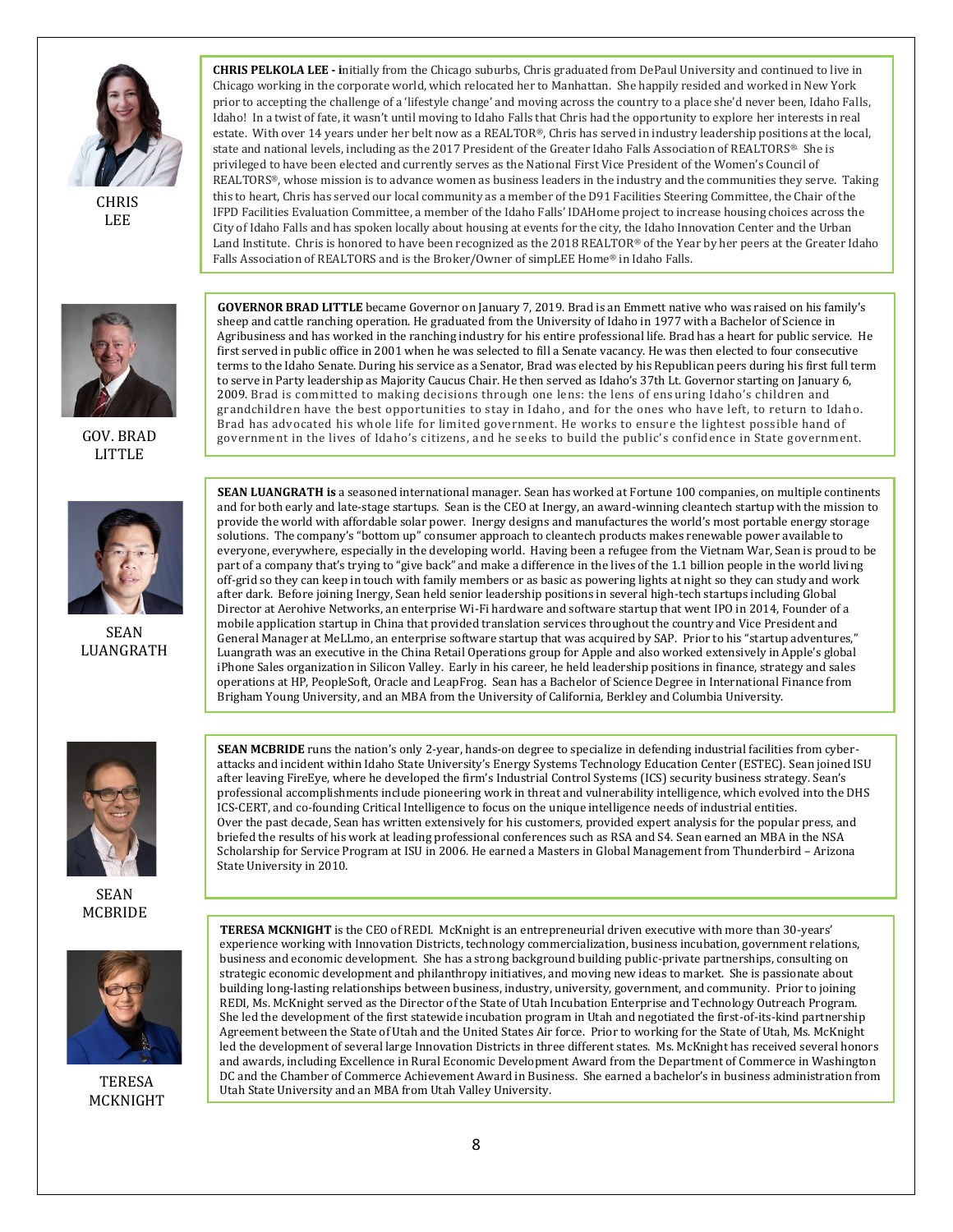

**JERRY** MERRILL

**JERRY MERRILL** was born in Blackfoot, Idaho. He grew up on a small farm in Moreland, Idaho just west of Blackfoot. He graduated from Snake River High School in 1975. After attending Ricks College for one year, he left to serve an LDS mission in Japan. After returning from his mission, he spent one semester at BYU in Provo and completed his degree at Ricks College with a focus on Landscape Horticulture. Jerry started his own landscaping business, Merrill Quality Landscapes, Inc. Jerry has been involved in serving in the community for close to 50 years. He has been a member of the Kiwanis Service Club serving as President twice, Lt. Governor for the SE Idaho District and serving over 20 years as a board member. He has been involved in Professional Associations serving as a board member and President of the Idaho Nursery Association. In 2011, Jerry was elected to the Rexburg City Council. He has served as the liaison to the Parks and Recreation Committee and the Madison School Board. He has been a member of the Board of Urban Renewal, Traffic and Safety Committee and the Budget Oversight Committee. Jerry was elected Mayor of Rexburg in November of 2015. He took office in January of 2016. As mayor, he serves on the boards of the Rexburg Area Chamber of Commerce, Regional Economic Development for Eastern Idaho (REDI) Executive Board, Eastern Idaho Community Action Partnership and Targhee Regional Public Transit Authority.



R. SCOTT REESE



SEAN SLATTER



SMART

JEFF SOLLIS

**R. SCOTT REESE** is the Emergency Management Director for Bingham County and Chair of REDI's Executive Board of Directors. He is a graduate of Blackfoot High and attended Idaho State University studying political science. Scott was elected as Blackfoot's youngest mayor, at age 28, and was the first to serve three consecutive terms. Scott worked at the family business until he became the first full time mayor. Scott serves as Chairman of the Blackfoot Urban Renewal Agency and served as Chairman of the Bingham Chamber of Commerce Board of Directors, served as the Bingham County Republican Party Chairman, was on the Board of Directors for the Association of Idaho Cities, and served on the Blackfoot School Board. He also served six years as Chairman of the Idaho Employer Support of the Guard and Reserve.

**SEAN SLATTER** is the President and Chief Executive Officer of LSI, the world's leading government business development consulting firm. LSI serves a broad spectrum of private, public, and social sector clients. The company has 85 locations and over 1,900 employees positioned around the world. For fifty years, LSI's headquarters has been located at Hill AFB, UT where the company employs hundreds of USAF senior subject matter experts. Mr. Slatter and his team have an excellent relationship with the leadership of AFMC, AFSC, and the AFNWC. Mr. Slatter joined LSI as a consultant in 1992. After serving in various executive positions, he acquired the company from the original five principals in 1994. Under Mr. Slatter's leadership, LSI has captured more than \$400 billion U.S. dollars annually for its clients. Mr. Slatter has personally developed win strategies for numerous Fortune 500 companies including Lockheed Martin, Boeing, BAE, Northrop Grumman, General Dynamics, Raytheon, UTC, 3M, and BASF. Mr. Slatter has received numerous awards including: the Defense Logistics Agency (DLA) business of the year, the University of Utah's Distinguished Alumni Award, Davis Chamber Business of the Year, and Utah Business Magazine's 40 Under 40 award. Mr. Slatter holds a degree in Public Sector Economics from the University of Utah.

**MICHAEL SMART** is Program Manager for ECS Federal, the Justice and Homeland Solutions Business Unit. ECS is a leading provider of solutions in science, engineering, and advanced technologies including cloud, cybersecurity, artificial intelligence, machine learning, and enterprise transformation. ECS has more than 3,500 employees throughout the United States and has built successful customer relationships with some of the world's leading agencies. Michael is based in Pocatello, ID to serve federal customers in the Southeastern Idaho region. Currently, he supports a team of over 70 engineers across three different time zones and even launched a Summer 2021 internship program for students studying Computer Science and Cybersecurity. Growth and expansion in the cybersecurity field is a fantastic opportunity for the Southeastern Idaho MILHAEL community and team ECS.

> **JEFF SOLLIS** is the CEO of EIRMC. Prior to being CEO, Sollis served as EIRMC's Chief Operating Officer for four years. Prior to joining the EIRMC leadership team, Sollis served as Chief Operating Officer (COO) at Timpanogos Regional Hospital in Orem, Utah. He was also the Assistant COO at HCA Wesley Medical Center in Wichita, Kansas and Assistant Administrator at HCA North Suburban Medical Center in Thornton, Colorado. Sollis earned his Masters of Health Administration from Virginia



Commonwealth University, and a B.A. in Behavioral Science and Health from the University of Utah.